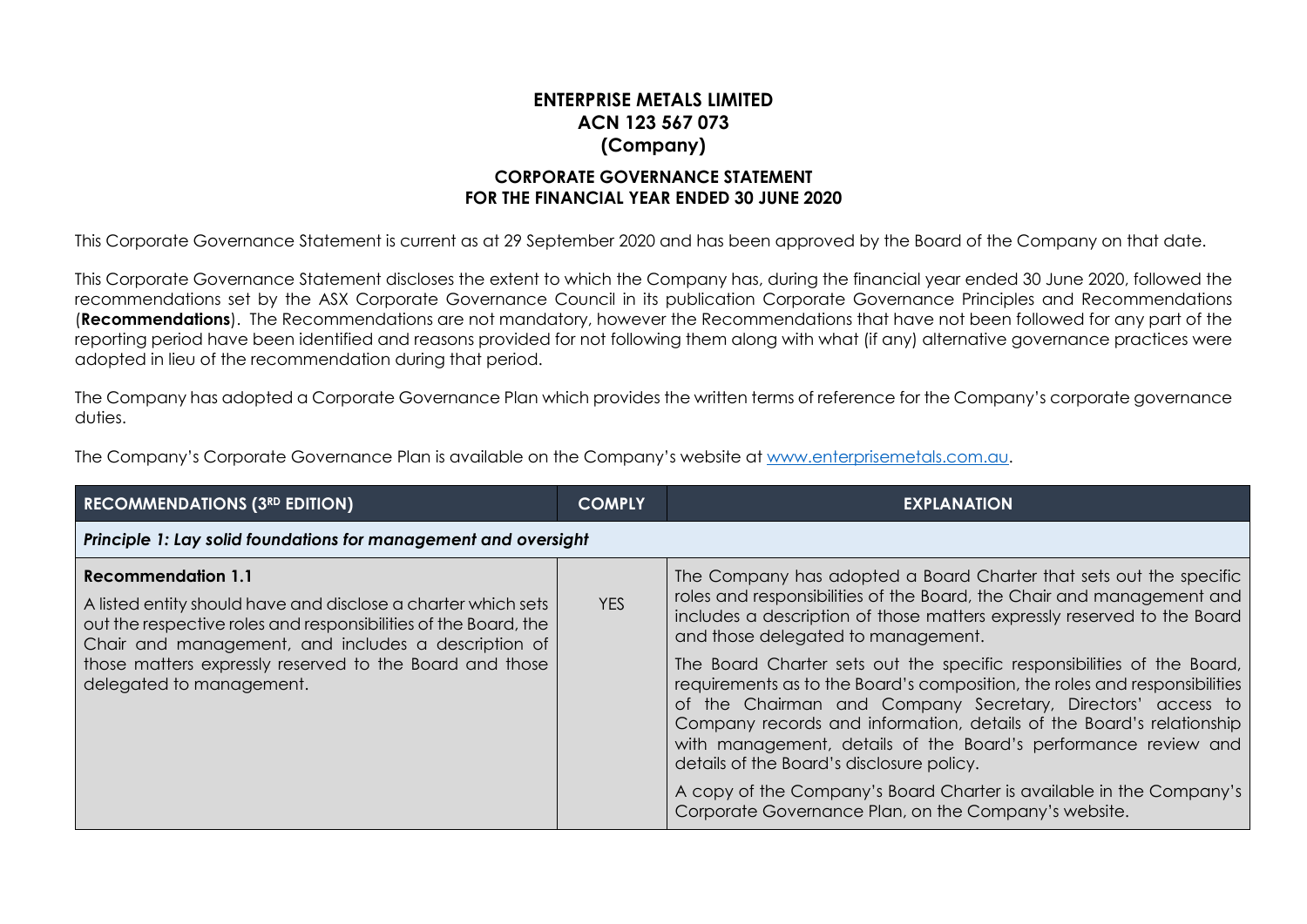| <b>RECOMMENDATIONS (3RD EDITION)</b>                                                                                                                                                                                                                                                                                                                          | <b>COMPLY</b> | <b>EXPLANATION</b>                                                                                                                                                                                                                                                                                                                                                                                                                                                                                                                                                                                                                                             |
|---------------------------------------------------------------------------------------------------------------------------------------------------------------------------------------------------------------------------------------------------------------------------------------------------------------------------------------------------------------|---------------|----------------------------------------------------------------------------------------------------------------------------------------------------------------------------------------------------------------------------------------------------------------------------------------------------------------------------------------------------------------------------------------------------------------------------------------------------------------------------------------------------------------------------------------------------------------------------------------------------------------------------------------------------------------|
| <b>Recommendation 1.2</b><br>A listed entity should:<br>(a) undertake appropriate checks before appointing a<br>person, or putting forward to security holders a<br>candidate for election, as a Director; and<br>(b) provide security holders with all material information<br>relevant to a decision on whether or not to elect or re-<br>elect a Director. | <b>YES</b>    | The Company has guidelines for the appointment and selection of<br>(a)<br>the Board in its Remuneration and Nomination Committee Charter<br>in its Corporate Governance Plan. The Company's Remuneration<br>and Nomination Committee Charter requires that prior to<br>appointing a director or recommending a new candidate for<br>election as a director that appropriate checks are undertaken as to<br>the persons character, experience, education, criminal record and<br>bankruptcy history. These checks will be undertaken in future prior to<br>appointing a new director or recommending a new candidate for<br>election as a director.             |
|                                                                                                                                                                                                                                                                                                                                                               |               | Under the Remuneration and Nomination Committee Charter in its<br>(b)<br>Corporate Governance Plan, all material information relevant to a<br>decision on whether or not to elect or re-elect a Director must be<br>provided to security holders in the Notice of Meeting containing the<br>resolution to elect or re-elect a Director. This information has been<br>included in the Company's Notice of Annual General Meeting.                                                                                                                                                                                                                               |
| <b>Recommendation 1.3</b><br>A listed entity should have a written agreement with each<br>Director and senior executive setting out the terms of their<br>appointment.                                                                                                                                                                                        | <b>YES</b>    | The Company's Remuneration and Nomination Committee Charter in its<br>Corporate Governance Plan requires the Company to ensure that each<br>Director and senior executive is a party to a written agreement with the<br>Company which sets out the terms of that Director's or senior executive's<br>appointment.<br>The Company has had written agreements with each of its new Directors<br>and senior executives for the past financial year.                                                                                                                                                                                                               |
| <b>Recommendation 1.4</b><br>The company secretary of a listed entity should be<br>accountable directly to the Board, through the Chair, on all<br>matters to do with the proper functioning of the Board.                                                                                                                                                    | <b>YES</b>    | The Board Charter in the Company's Corporate Governance Plan<br>outlines the roles, responsibility and accountability of the Company<br>Secretary. In accordance with this, the Company Secretary reports to<br>the Board through the Chairman and is responsible for (i) facilitation of<br>the flow of information between the Board and its Committees and<br>between senior executives and non-executive Directors, (ii) facilitation<br>of the induction and professional development of Directors, (iii)<br>facilitation and monitoring of the implementation of Board policies and<br>procedures and (iv) provision of advice to the Board on corporate |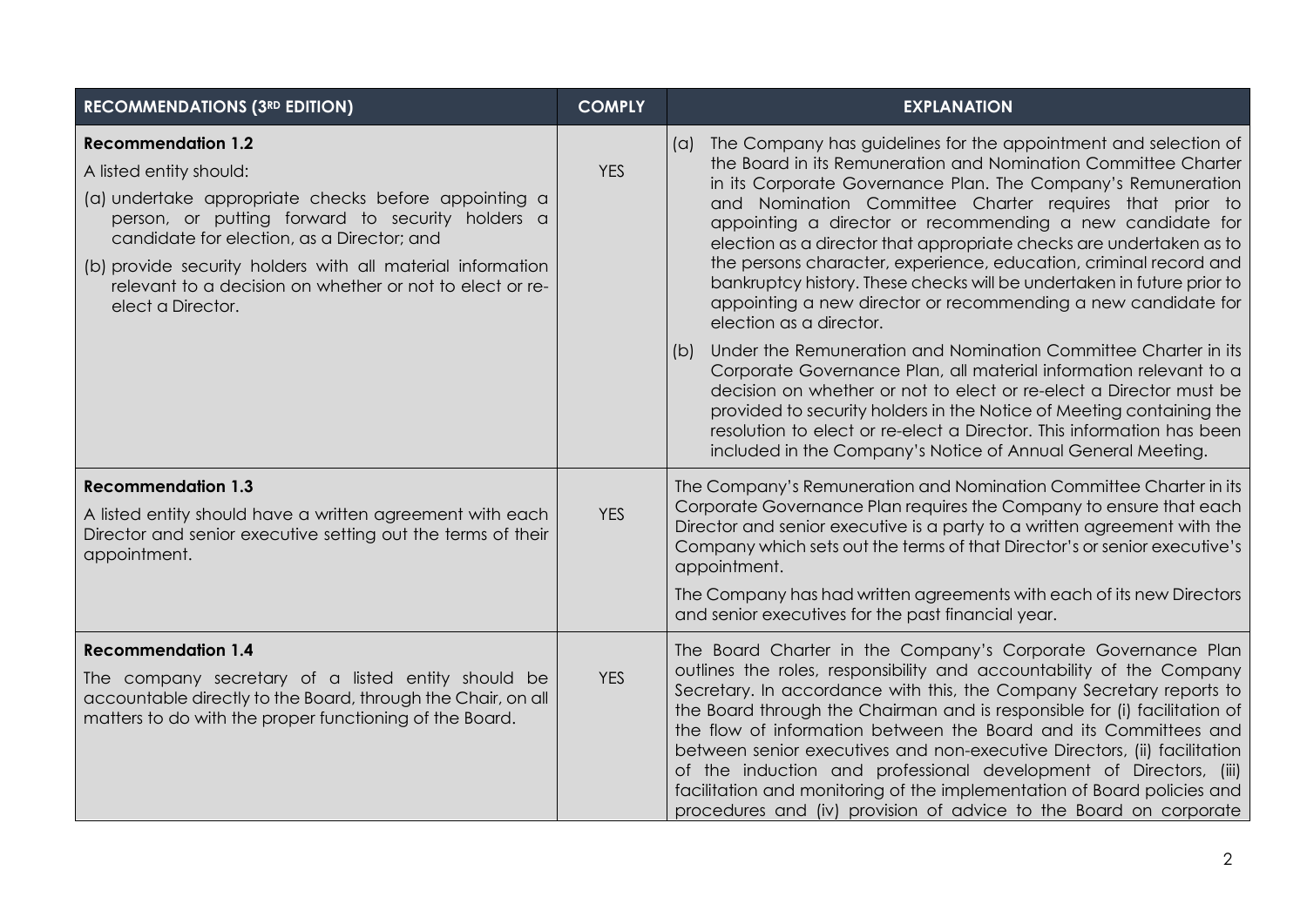| <b>RECOMMENDATIONS (3RD EDITION)</b>                                                                                                                                                                                                                                       | <b>COMPLY</b>    | <b>EXPLANATION</b>                                                                                                                                                                                                                                                                                                                |                                                                                                                                                                                                                                                                                                                                                   |
|----------------------------------------------------------------------------------------------------------------------------------------------------------------------------------------------------------------------------------------------------------------------------|------------------|-----------------------------------------------------------------------------------------------------------------------------------------------------------------------------------------------------------------------------------------------------------------------------------------------------------------------------------|---------------------------------------------------------------------------------------------------------------------------------------------------------------------------------------------------------------------------------------------------------------------------------------------------------------------------------------------------|
|                                                                                                                                                                                                                                                                            |                  | governance matters, the application of the Constitution, the ASX Listing<br>Rules and other applicable laws. All Directors have access to the<br>Company Secretary.                                                                                                                                                               |                                                                                                                                                                                                                                                                                                                                                   |
| <b>Recommendation 1.5</b><br>A listed entity should:                                                                                                                                                                                                                       | <b>PARTIALLY</b> | (a) The Company has adopted a Diversity Policy which provides a<br>framework for the Company to establish and achieve measurable                                                                                                                                                                                                  |                                                                                                                                                                                                                                                                                                                                                   |
| (a) have a diversity policy which includes requirements for<br>the Board or a relevant committee of the Board to set<br>measurable objectives for achieving gender diversity<br>and to assess annually both the objectives and the<br>entity's progress in achieving them; |                  | diversity objectives, including in respect of gender diversity. The<br>Diversity Policy allows the Board to set measurable gender diversity<br>objectives, if considered appropriate, and to assess both the<br>objectives if any have been set and the Company's progress in<br>achieving them.                                  |                                                                                                                                                                                                                                                                                                                                                   |
| (b) disclose that policy or a summary of it; and                                                                                                                                                                                                                           |                  | (b) The Diversity Policy is available, as part of the Corporate<br>Governance Plan, on the Company's website.                                                                                                                                                                                                                     |                                                                                                                                                                                                                                                                                                                                                   |
| (c) disclose as at the end of each reporting period:                                                                                                                                                                                                                       |                  | The Board did not set measurable gender diversity objectives for the<br>(C)                                                                                                                                                                                                                                                       |                                                                                                                                                                                                                                                                                                                                                   |
| the measurable objectives for achieving gender<br>(i)<br>diversity set by the Board in accordance with the<br>entity's diversity policy and its progress towards<br>achieving them; and<br>either:<br>(ii)                                                                 |                  |                                                                                                                                                                                                                                                                                                                                   | past financial year because the Board considered the application<br>of a measurable gender diversity objective requiring a specified<br>proportion of women on the Board and in senior executive roles<br>would, given the small size of the Company and the Board, unduly<br>limit the Company from applying the Diversity Policy as a whole and |
| (A)<br>the respective proportions of men and<br>women on the Board, in senior executive<br>positions and across the whole organisation<br>(including how the entity has defined<br>"senior executive" for these purposes); or                                              |                  | the Company's policy of appointing based on skills and merit.<br>The respective proportions of men and women on the Board, in<br>senior executive positions and across the whole organisation<br>(including how the entity has defined "senior executive" for these<br>purposes) for the past financial year is disclosed below - |                                                                                                                                                                                                                                                                                                                                                   |
|                                                                                                                                                                                                                                                                            |                  | Female<br>Male                                                                                                                                                                                                                                                                                                                    |                                                                                                                                                                                                                                                                                                                                                   |
| (B)<br>if the entity is a "relevant employer" under<br>the Workplace Gender Equality Act, the                                                                                                                                                                              |                  | 100%<br><b>Board</b><br>0%                                                                                                                                                                                                                                                                                                        |                                                                                                                                                                                                                                                                                                                                                   |
| entity's most recent "Gender Equality                                                                                                                                                                                                                                      |                  | Senior Executive*<br>0%<br>100%                                                                                                                                                                                                                                                                                                   |                                                                                                                                                                                                                                                                                                                                                   |
| Indicators", as defined in the Workplace                                                                                                                                                                                                                                   |                  | 75%<br>Whole organisation 25%                                                                                                                                                                                                                                                                                                     |                                                                                                                                                                                                                                                                                                                                                   |
| Gender Equality Act.                                                                                                                                                                                                                                                       |                  | * The Senior Executives for the purposes of the table above are<br>individuals at the highest level of organisational<br>the<br>management below the Board. The Senior Executives does not                                                                                                                                        |                                                                                                                                                                                                                                                                                                                                                   |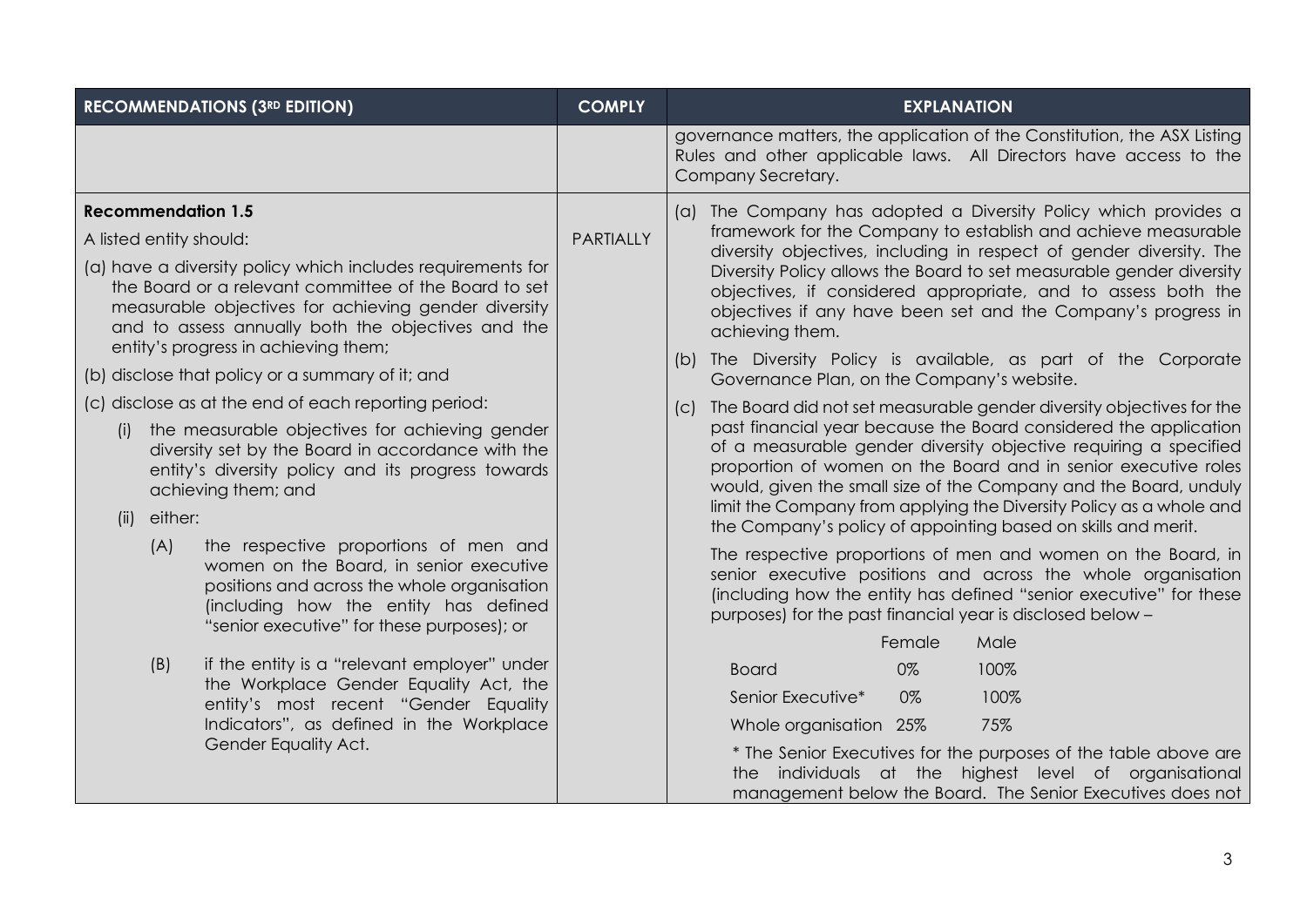| <b>RECOMMENDATIONS (3RD EDITION)</b>                                                                                                                                                                                                                                                                                                                                       | <b>COMPLY</b>    | <b>EXPLANATION</b>                                                                                                                                                                                                                                                                                                                                                                                                                                                                                                                                                                                                                                                                                                                                                                                                                                                                                                                                                                                                                                                                                                |
|----------------------------------------------------------------------------------------------------------------------------------------------------------------------------------------------------------------------------------------------------------------------------------------------------------------------------------------------------------------------------|------------------|-------------------------------------------------------------------------------------------------------------------------------------------------------------------------------------------------------------------------------------------------------------------------------------------------------------------------------------------------------------------------------------------------------------------------------------------------------------------------------------------------------------------------------------------------------------------------------------------------------------------------------------------------------------------------------------------------------------------------------------------------------------------------------------------------------------------------------------------------------------------------------------------------------------------------------------------------------------------------------------------------------------------------------------------------------------------------------------------------------------------|
|                                                                                                                                                                                                                                                                                                                                                                            |                  | include the Managing Director who is included in the 'Board'<br>calculation above.                                                                                                                                                                                                                                                                                                                                                                                                                                                                                                                                                                                                                                                                                                                                                                                                                                                                                                                                                                                                                                |
| <b>Recommendation 1.6</b><br>A listed entity should:<br>(a) have and disclose a process for periodically evaluating<br>the performance of the Board, its committees and<br>individual Directors; and<br>(b) disclose, in relation to each reporting period, whether a<br>performance evaluation was undertaken in the<br>reporting period in accordance with that process. | <b>PARTIALLY</b> | (a) The Company's Board Charter notes that the Company's<br>Remuneration and Nomination Committee (or, in its absence, the<br>Board) is responsible for evaluating the performance of the Board,<br>its committees and individual Directors and senior executives on an<br>annual basis. The process for this is set out in the Company's<br>Performance Evaluation Policy in the Corporate Governance Plan,<br>which is available on the Company's website.<br>(b) The Company's Performance Evaluation Policy in the Corporate<br>Governance Plan requires the Company to disclose whether or not<br>performance evaluations were conducted during the relevant<br>reporting period. A formal performance evaluation in respect of the<br>Board, its committees and individual Directors was not undertaken<br>during the financial year. The Chairman has informal open and<br>honest communications with each of the Directors both throughout<br>the financial year and currently whereby matters relating to<br>individual director performance, if any, are raised promptly and<br>dealt with accordingly. |
| <b>Recommendation 1.7</b><br>A listed entity should:<br>(a) have and disclose a process for periodically evaluating<br>the performance of its senior executives; and<br>(b) disclose, in relation to each reporting period, whether a<br>performance evaluation was undertaken in the<br>reporting period in accordance with that process.                                 | <b>PARTIALLY</b> | (a) The Company's Board Charter notes that the Company's<br>Remuneration and Nomination Committee (or, in its absence, the<br>Board) is responsible for evaluating the performance of senior<br>executives on an annual basis. The Company's Remuneration<br>Committee (or, in its absence, the Board) is responsible for<br>approving changes to remuneration or contract terms of the<br>Managing Director. The applicable processes for these evaluations<br>can be found in the Company's Corporate Governance Plan,<br>which is available on the Company's website.<br>The Board (excluding the Managing Director) has not completed a<br>(D)<br>performance evaluation in respect of the Managing Director for the<br>past financial year.                                                                                                                                                                                                                                                                                                                                                                  |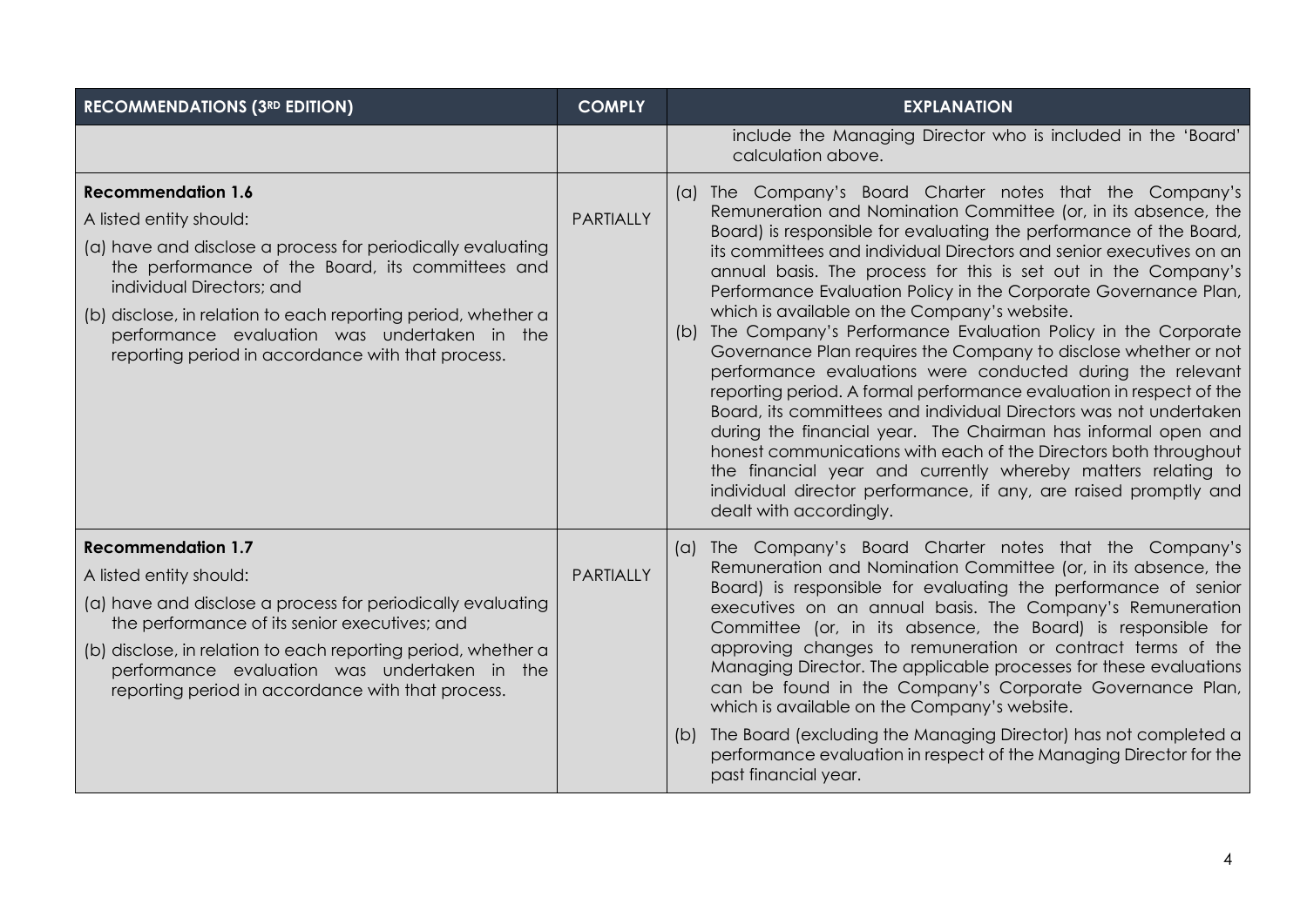| <b>RECOMMENDATIONS (3RD EDITION)</b>                                                                                                                                                                                                                                                                                                                          | <b>COMPLY</b> | <b>EXPLANATION</b>                                                                                                                                 |  |
|---------------------------------------------------------------------------------------------------------------------------------------------------------------------------------------------------------------------------------------------------------------------------------------------------------------------------------------------------------------|---------------|----------------------------------------------------------------------------------------------------------------------------------------------------|--|
| Principle 2: Structure the Board to add value                                                                                                                                                                                                                                                                                                                 |               |                                                                                                                                                    |  |
| <b>Recommendation 2.1</b>                                                                                                                                                                                                                                                                                                                                     |               | The Board has no formal nomination committee. Acting in its ordinary                                                                               |  |
| The Board of a listed entity should:                                                                                                                                                                                                                                                                                                                          | <b>NO</b>     | capacity from time to time as required, the Board carries out the process<br>of determining the need for screening and appointing new directors as |  |
| (a) have a nomination committee which:                                                                                                                                                                                                                                                                                                                        |               | well as succession planning. In view of the size and resources available                                                                           |  |
| has at least three members, a majority of whom are<br>(i)<br>independent Directors; and                                                                                                                                                                                                                                                                       |               | to the Company, it is not considered that a separate nomination<br>committee would add any substance to this process.                              |  |
| is chaired by an independent Director,<br>(ii)                                                                                                                                                                                                                                                                                                                |               |                                                                                                                                                    |  |
| and disclose:                                                                                                                                                                                                                                                                                                                                                 |               |                                                                                                                                                    |  |
| the charter of the committee;<br>(III)                                                                                                                                                                                                                                                                                                                        |               |                                                                                                                                                    |  |
| the members of the committee; and<br>(iv)                                                                                                                                                                                                                                                                                                                     |               |                                                                                                                                                    |  |
| as at the end of each reporting period, the number<br>(V)<br>of times the committee met throughout the period<br>and the individual attendances of the members at<br>those meetings; or                                                                                                                                                                       |               |                                                                                                                                                    |  |
| (b) if it does not have a nomination committee, disclose<br>that fact and the processes it employs to address Board<br>succession issues and to ensure that the Board has the<br>skills,<br>appropriate<br>balance<br>of<br>experience,<br>independence and knowledge of the entity to enable<br>it to discharge its duties and responsibilities effectively. |               |                                                                                                                                                    |  |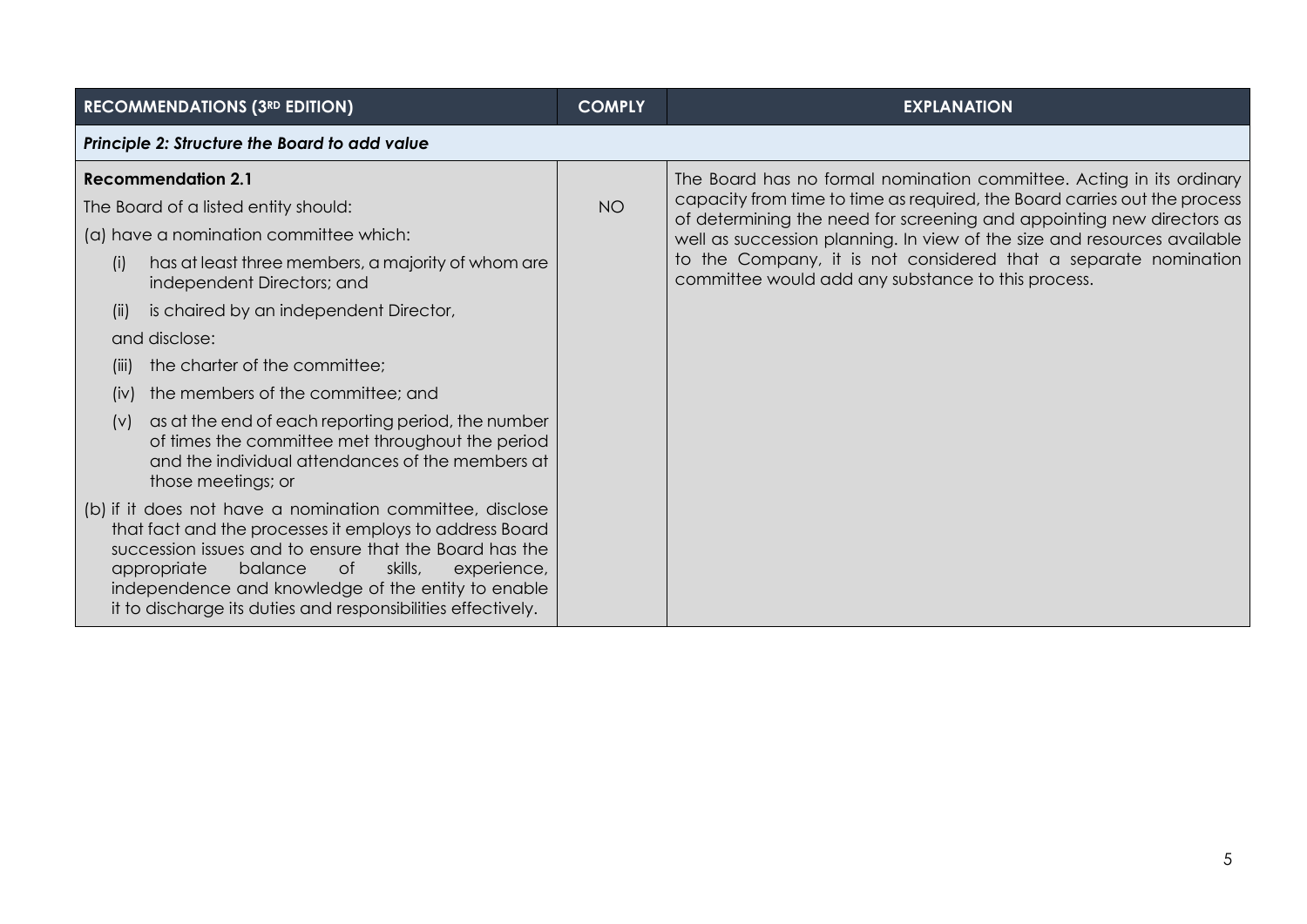| <b>RECOMMENDATIONS (3RD EDITION)</b>                                                                                                                                                                                                                                                                                                                                                                                                                                                                                                                                                                                                                                  | <b>COMPLY</b> | <b>EXPLANATION</b>                                                                                                                                                                                                                                                                                                                                                                                                                                                                                                                                                                                                                                                                                                            |
|-----------------------------------------------------------------------------------------------------------------------------------------------------------------------------------------------------------------------------------------------------------------------------------------------------------------------------------------------------------------------------------------------------------------------------------------------------------------------------------------------------------------------------------------------------------------------------------------------------------------------------------------------------------------------|---------------|-------------------------------------------------------------------------------------------------------------------------------------------------------------------------------------------------------------------------------------------------------------------------------------------------------------------------------------------------------------------------------------------------------------------------------------------------------------------------------------------------------------------------------------------------------------------------------------------------------------------------------------------------------------------------------------------------------------------------------|
| <b>Recommendation 2.2</b><br>A listed entity should have and disclose a Board skill matrix<br>setting out the mix of skills and diversity that the Board<br>currently has or is looking to achieve in its membership.                                                                                                                                                                                                                                                                                                                                                                                                                                                 | <b>YES</b>    | The Board considers that it currently possesses an appropriate mix of skills<br>for the level of Group operations. The Board consists of 3 males. The<br>Corporate Governance Plan requires the disclosure of each Board<br>member's qualifications and expertise. Details of each Director's and<br>senior executive's relevant skills and experience is available in the<br>Company's Annual Report. Candidates for Board positions are chosen<br>on skills and merit, and at this stage the Company is not seeking further<br>representation on its Board. As the Group progresses in its business cycle,<br>the Board will consider the requisite skills that will best complement the<br>Company's corporate strategies. |
| <b>Recommendation 2.3</b><br>A listed entity should disclose:<br>(a) the names of the Directors considered by the Board to<br>be independent Directors;<br>(b) if a Director has an interest, position, association or<br>relationship of the type described in Box 2.3 of the ASX<br>Corporate<br>Governance<br>Principles<br>and<br>Recommendation (3rd Edition), but the Board is of the<br>opinion that it does not compromise the independence<br>of the Director, the nature of the interest, position,<br>association or relationship in question and an<br>explanation of why the Board is of that opinion; and<br>(c) the length of service of each Director | <b>YES</b>    | (a) The Corporate Governance Plan requires the disclosure of the<br>names of Directors considered by the Board to be independent. The<br>Company has disclosed those Directors it considered to be<br>independent in its Annual Report. Only Allan Trench on the current<br>Board of Directors is considered to be independent.<br>There are no independent Directors who fall into this category.<br>(b)<br>The Company's Annual Report discloses the length of service of<br>(C)<br>each Director.                                                                                                                                                                                                                          |
| <b>Recommendation 2.4</b><br>A majority of the Board of a listed entity should be<br>independent Directors.                                                                                                                                                                                                                                                                                                                                                                                                                                                                                                                                                           | <b>NO</b>     | The Company's Board Charter requires that, where practical, the<br>majority of the Board should be independent. The Board did not have<br>any independent directors during the period.<br>The Board considers the composition of the Board is appropriate in the<br>context of the size of the Board and the Company and the scope and<br>scale of the Company's operations.                                                                                                                                                                                                                                                                                                                                                  |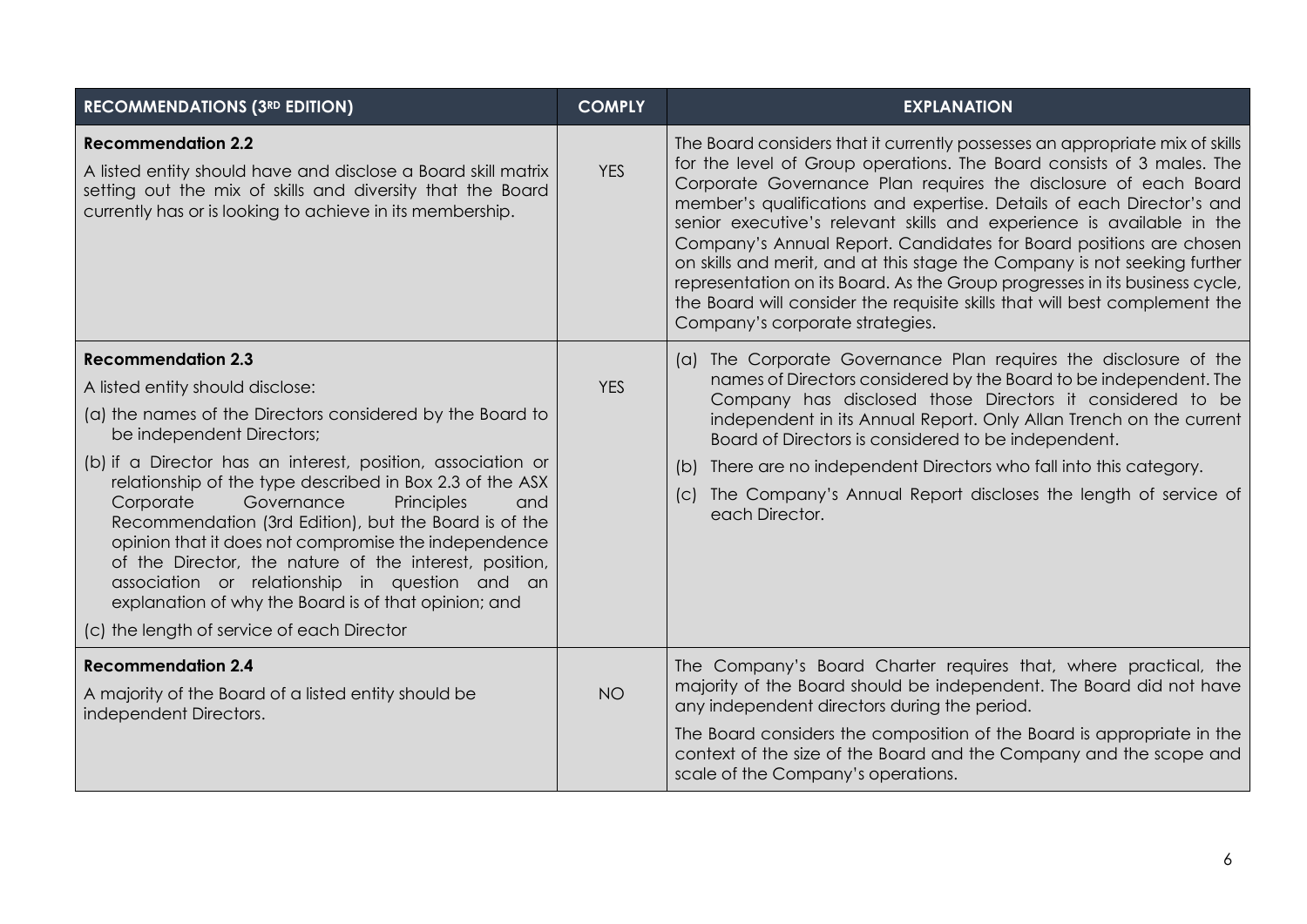| <b>RECOMMENDATIONS (3RD EDITION)</b>                                                                                                                                                                                                                                                                                   | <b>COMPLY</b> | <b>EXPLANATION</b>                                                                                                                                                                                                                                                                                                                                                                                                                      |
|------------------------------------------------------------------------------------------------------------------------------------------------------------------------------------------------------------------------------------------------------------------------------------------------------------------------|---------------|-----------------------------------------------------------------------------------------------------------------------------------------------------------------------------------------------------------------------------------------------------------------------------------------------------------------------------------------------------------------------------------------------------------------------------------------|
|                                                                                                                                                                                                                                                                                                                        |               | The Board will consider its composition in future if the the size and<br>composition of the Board and size of the Company and the scope and<br>scale of the Company's operations change.                                                                                                                                                                                                                                                |
| <b>Recommendation 2.5</b><br>The Chair of the Board of a listed entity should be an<br>independent Director and, in particular, should not be the                                                                                                                                                                      | <b>YES</b>    | The Corporate Governance Plan provides that, where practical, the<br>Chair of the Board should be an independent Director and should not<br>be the CEO.                                                                                                                                                                                                                                                                                 |
| same person as the CEO of the entity.                                                                                                                                                                                                                                                                                  |               | The current Chair of the Company, Dr A. Trench is considered an<br>independent director. He is not the CEO/Managing Director of the<br>Company.                                                                                                                                                                                                                                                                                         |
| <b>Recommendation 2.6</b><br>A listed entity should have a program for inducting new<br>providing<br>appropriate<br>professional<br>Directors and<br>development opportunities for continuing Directors to<br>develop and maintain the skills and knowledge needed to<br>perform their role as a Director effectively. | <b>YES</b>    | In accordance with the Company's Corporate Governance Plan the<br>Remuneration and Nomination Committee (or Board) is responsible for<br>approval and review of the induction program for new Directors to<br>ensure that they gain an understanding of the Company and that they<br>can effectively discharge their responsibilities. The Company Secretary<br>assists in the facilitation of inductions and professional development. |
|                                                                                                                                                                                                                                                                                                                        |               | The Company Secretary regularly provides information to the Directors<br>which may assist in their ongoing professional development.                                                                                                                                                                                                                                                                                                    |
| Principle 3: Act ethically and responsibly                                                                                                                                                                                                                                                                             |               |                                                                                                                                                                                                                                                                                                                                                                                                                                         |
| <b>Recommendation 3.1</b><br>A listed entity should:                                                                                                                                                                                                                                                                   | <b>YES</b>    | (a) The Company's Corporate Code of Conduct applies to the<br>Company's Directors, senior executives and employees.                                                                                                                                                                                                                                                                                                                     |
| (a) have a code of conduct for its Directors, senior<br>executives and employees; and<br>(b) disclose that code or a summary of it.                                                                                                                                                                                    |               | (b) The Company's Corporate Code of Conduct (which forms part of<br>the Company's Corporate Governance Plan) is available on the<br>Company's website.                                                                                                                                                                                                                                                                                  |
| Principle 4: Safeguard integrity in financial reporting                                                                                                                                                                                                                                                                |               |                                                                                                                                                                                                                                                                                                                                                                                                                                         |
|                                                                                                                                                                                                                                                                                                                        |               |                                                                                                                                                                                                                                                                                                                                                                                                                                         |
| <b>Recommendation 4.1</b><br>The Board of a listed entity should:                                                                                                                                                                                                                                                      | <b>NO</b>     | Given the Company's nature and size and current stage of its<br>development, the Board comprises only a minority of independent<br>directors. At this stage, the Company believes it is impractical to source                                                                                                                                                                                                                           |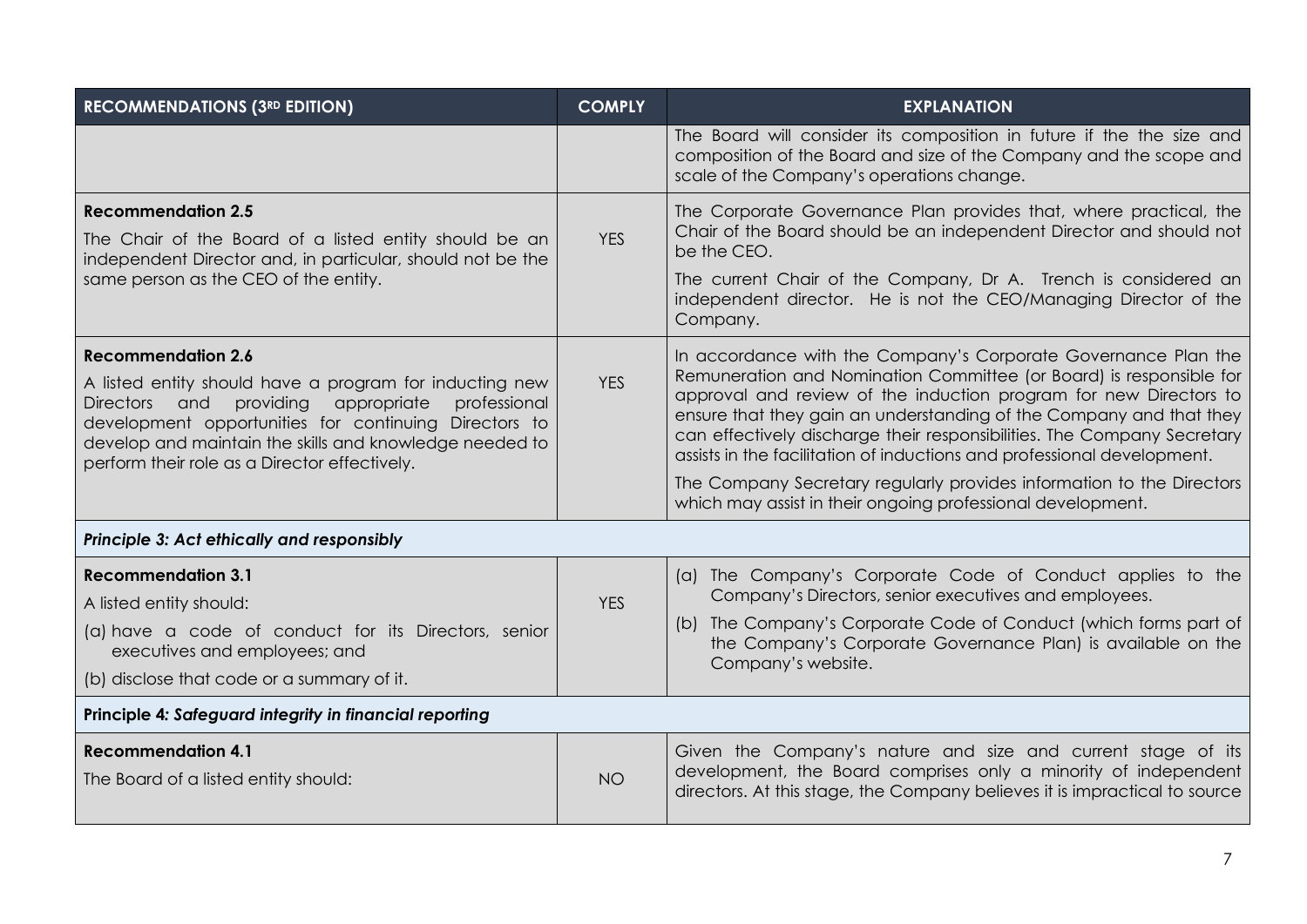|                           | <b>RECOMMENDATIONS (3RD EDITION)</b>                                                                                                                                                                                                                                                                                                                                                                                                                                                                 | <b>COMPLY</b> | <b>EXPLANATION</b>                                                                                                                                                                             |
|---------------------------|------------------------------------------------------------------------------------------------------------------------------------------------------------------------------------------------------------------------------------------------------------------------------------------------------------------------------------------------------------------------------------------------------------------------------------------------------------------------------------------------------|---------------|------------------------------------------------------------------------------------------------------------------------------------------------------------------------------------------------|
|                           | (a) have an audit committee which:                                                                                                                                                                                                                                                                                                                                                                                                                                                                   |               | additional independent directors in order to form an audit committee                                                                                                                           |
| (i)                       | has at least three members, all of whom are non-<br>executive Directors and a majority of whom are<br>independent Directors; and                                                                                                                                                                                                                                                                                                                                                                     |               | with a majority of whom are independent directors.                                                                                                                                             |
| (ii)                      | is chaired by an independent Director, who is not<br>the Chair of the Board,                                                                                                                                                                                                                                                                                                                                                                                                                         |               |                                                                                                                                                                                                |
| and disclose:             |                                                                                                                                                                                                                                                                                                                                                                                                                                                                                                      |               |                                                                                                                                                                                                |
| (iii)                     | the charter of the committee;                                                                                                                                                                                                                                                                                                                                                                                                                                                                        |               |                                                                                                                                                                                                |
| (iv)                      | the relevant qualifications and experience of the<br>members of the committee; and                                                                                                                                                                                                                                                                                                                                                                                                                   |               |                                                                                                                                                                                                |
| (v)                       | in relation to each reporting period, the number<br>of times the committee met throughout the<br>period and the individual attendances of the<br>members at those meetings; or                                                                                                                                                                                                                                                                                                                       |               |                                                                                                                                                                                                |
|                           | (b) if it does not have an audit committee, disclose that<br>fact and the processes it employs that independently<br>verify and safeguard the integrity of its financial<br>reporting, including the processes for the appointment<br>and removal of the external auditor and the rotation of<br>the audit engagement partner.                                                                                                                                                                       |               |                                                                                                                                                                                                |
| <b>Recommendation 4.2</b> | The Board of a listed entity should, before it approves the                                                                                                                                                                                                                                                                                                                                                                                                                                          | <b>YES</b>    | The Company's Board requires the CEO and CFO (or, if none, the<br>person(s) fulfilling those functions) to provide a sign off on these terms.                                                  |
| effectively.              | entity's financial statements for a financial period, receive<br>from its CEO and CFO a declaration that the financial<br>records of the entity have been properly maintained and<br>that the financial statements comply with the appropriate<br>accounting standards and give a true and fair view of the<br>financial position and performance of the entity and that<br>the opinion has been formed on the basis of a sound system<br>of risk management and internal control which is operating |               | The Company has obtained a sign off on these terms for the current<br>Annual Report and will continue to obtain the sign offs in future for each<br>statutory financial report as recommended. |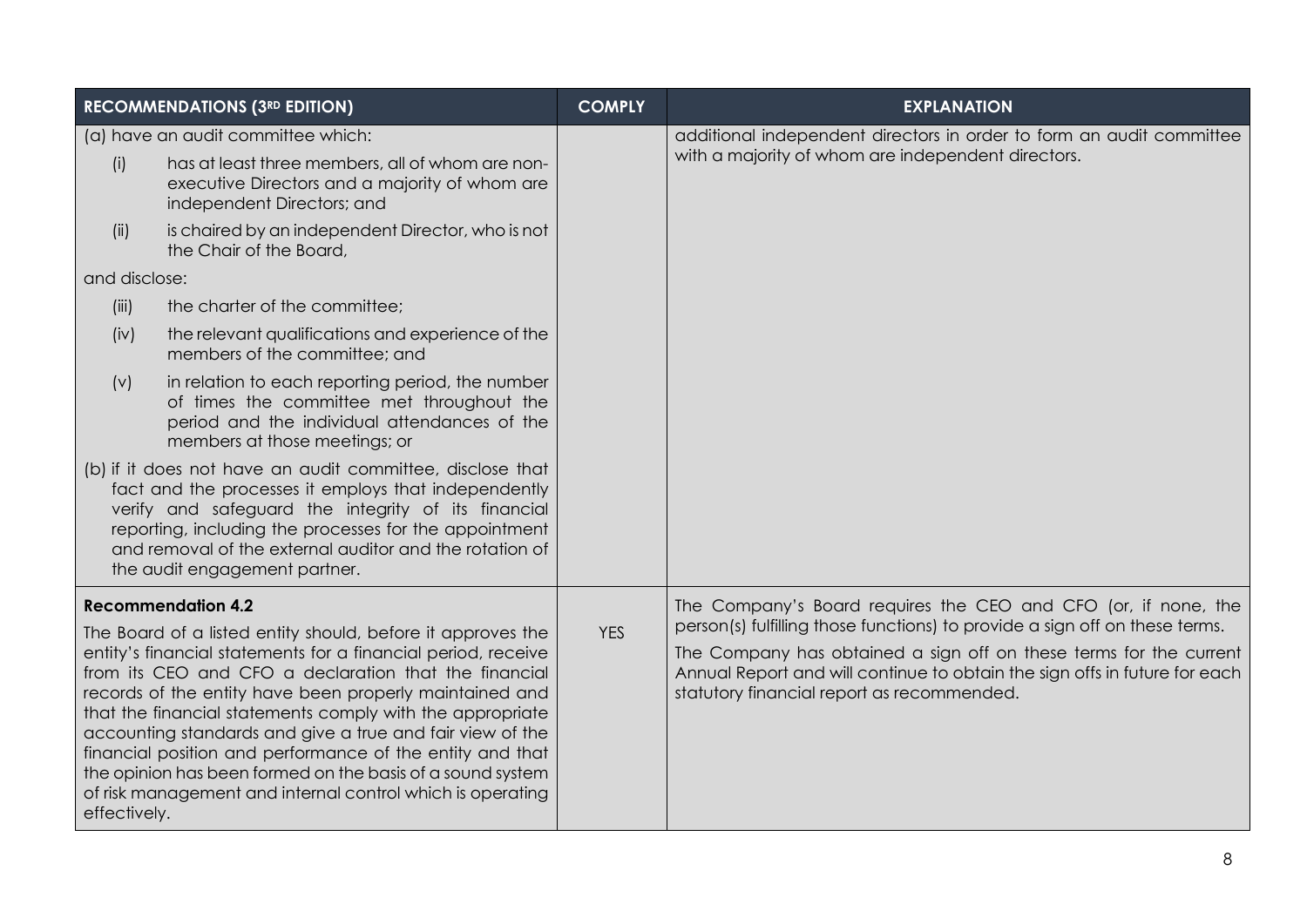| <b>RECOMMENDATIONS (3RD EDITION)</b>                                                                                                                                                                                       | <b>COMPLY</b> | <b>EXPLANATION</b>                                                                                                                                                                                                                                                                                                                                                                                                                                                                                                                                                                                                                                                                                                                                                                                                                                        |  |
|----------------------------------------------------------------------------------------------------------------------------------------------------------------------------------------------------------------------------|---------------|-----------------------------------------------------------------------------------------------------------------------------------------------------------------------------------------------------------------------------------------------------------------------------------------------------------------------------------------------------------------------------------------------------------------------------------------------------------------------------------------------------------------------------------------------------------------------------------------------------------------------------------------------------------------------------------------------------------------------------------------------------------------------------------------------------------------------------------------------------------|--|
| <b>Recommendation 4.3</b><br>A listed entity that has an AGM should ensure that its<br>external auditor attends its AGM and is available to answer<br>questions from security holders relevant to the audit.               | <b>YES</b>    | The Company's Shareholder Communications Strategy included in the<br>Corporate Governance Plan provides that the Board must ensure the<br>Company's external auditor attends its AGM and is available to answer<br>questions from security holders relevant to the audit.                                                                                                                                                                                                                                                                                                                                                                                                                                                                                                                                                                                 |  |
| Principle 5: Make timely and balanced disclosure                                                                                                                                                                           |               |                                                                                                                                                                                                                                                                                                                                                                                                                                                                                                                                                                                                                                                                                                                                                                                                                                                           |  |
| <b>Recommendation 5.1</b><br>A listed entity should:<br>(a) have a written policy for complying with its continuous<br>disclosure obligations under the Listing Rules; and<br>(b) disclose that policy or a summary of it. | <b>YES</b>    | (a) The Company's Corporate Governance<br>Plan details the<br>Company's Continuous Disclosure policy.<br>(b) The Corporate Governance Plan, which incorporates the<br>Continuous Disclosure policy, is available on the Company's<br>website.                                                                                                                                                                                                                                                                                                                                                                                                                                                                                                                                                                                                             |  |
| Principle 6: Respect the rights of security holders                                                                                                                                                                        |               |                                                                                                                                                                                                                                                                                                                                                                                                                                                                                                                                                                                                                                                                                                                                                                                                                                                           |  |
| <b>Recommendation 6.1</b><br>A listed entity should provide information about itself and its<br>governance to investors via its website.                                                                                   | <b>YES</b>    | Information about the Company and its governance including the<br>Corporate Governance Plan, Board Skills Matrix and the Corporate<br>Governance Statement is available in the Corporate Governance page<br>on the Company's website.                                                                                                                                                                                                                                                                                                                                                                                                                                                                                                                                                                                                                     |  |
| <b>Recommendation 6.2</b><br>A listed entity should design and implement an investor<br>relations program to facilitate effective<br>two-way<br>communication with investors.                                              | <b>YES</b>    | The Company's Corporate Governance Plan has a Shareholder<br>Communications Strategy and states that the Board of the Company<br>aims to ensure that the shareholders are informed of all major<br>developments affecting the Company's state of affairs. The Board is<br>committed to open and accessible communication with holders of the<br>Company's securities.<br>Disclosure of information and other<br>communication is made as appropriate by mail or email. Security<br>holders are given the option to receive communication from, and send<br>communications to, the Board and its security registry electronically. The<br>Company's security holder communications strategy aims to promote<br>and facilitate effective two-way communication with investors. The<br>Shareholder Communications Strategy outlines a range of ways in which |  |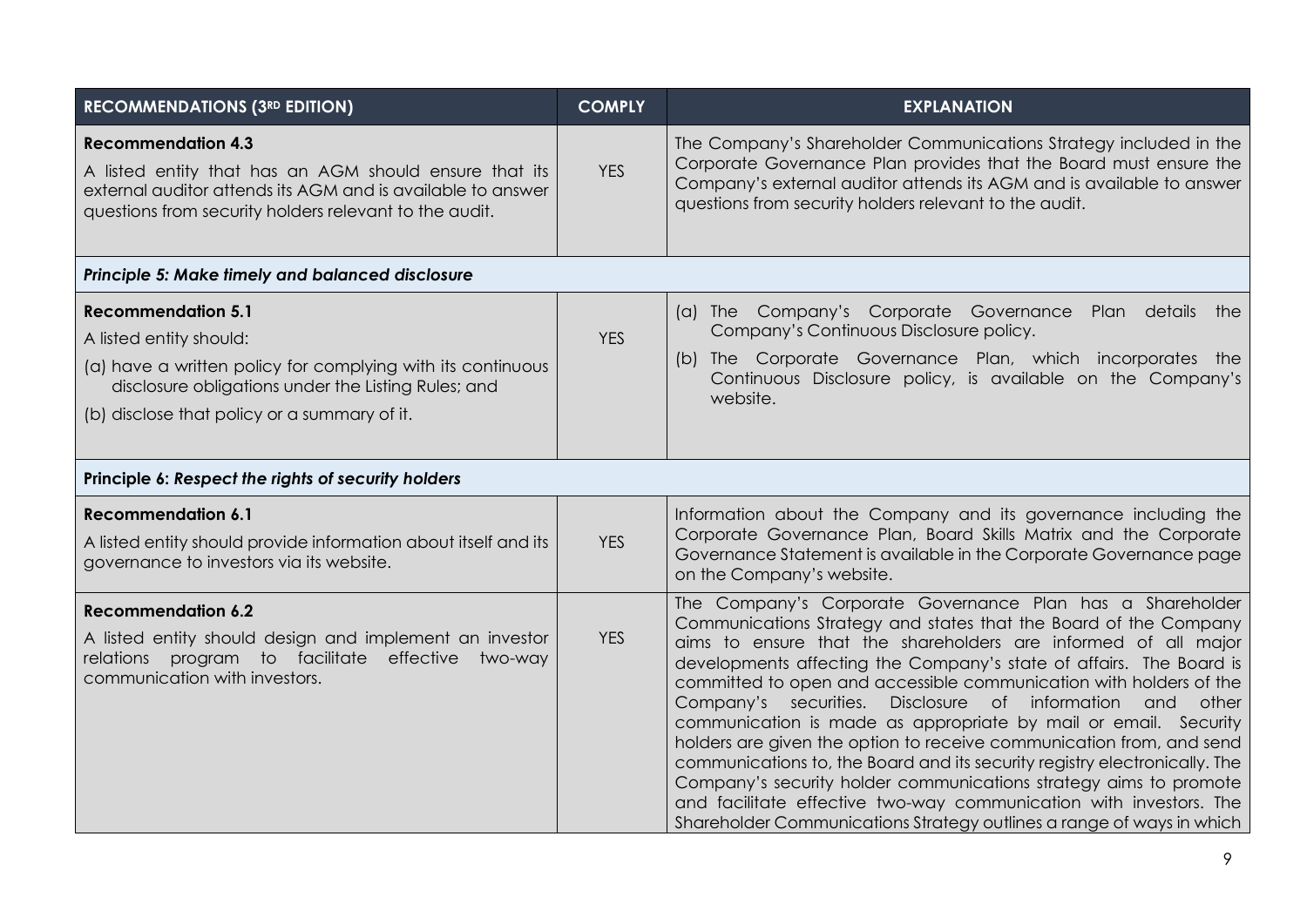| <b>RECOMMENDATIONS (3RD EDITION)</b>                                                                                                                                                     | <b>COMPLY</b> | <b>EXPLANATION</b>                                                                                                                                                                                                                           |
|------------------------------------------------------------------------------------------------------------------------------------------------------------------------------------------|---------------|----------------------------------------------------------------------------------------------------------------------------------------------------------------------------------------------------------------------------------------------|
|                                                                                                                                                                                          |               | information is communicated to shareholders and is available on the<br>Company's website.                                                                                                                                                    |
| <b>Recommendation 6.3</b><br>A listed entity should disclose the policies and processes it<br>has in place to facilitate and encourage participation at<br>meetings of security holders. | <b>YES</b>    | Shareholders are encouraged to participate at all general meetings and<br>AGMs of the Company. The Notices of Shareholder Meetings include a<br>statement that all Shareholders are encouraged to attend and<br>participate in the meetings. |
| <b>Recommendation 6.4</b><br>A listed entity should give security holders the option to<br>receive communications from, and send communications                                          | <b>YES</b>    | The security holder communication strategy provides security holders<br>with the option to receive communication from, and send<br>communications to, the Board and its security registry electronically.                                    |
| to, the entity and its security registry electronically.                                                                                                                                 |               | All information provided to the ASX is immediately posted on the<br>Company's website.                                                                                                                                                       |
|                                                                                                                                                                                          |               | Shareholder queries are referred to the Company Secretary in the first<br>instance.                                                                                                                                                          |
| Principle 7: Recognise and manage risk                                                                                                                                                   |               |                                                                                                                                                                                                                                              |
| <b>Recommendation 7.1</b>                                                                                                                                                                |               | Given the Company's nature and size and current stage of its                                                                                                                                                                                 |
| The Board of a listed entity should:                                                                                                                                                     | <b>NO</b>     | development, the Board comprises only a minority of independent<br>directors. At this stage, the Company believes it is impractical to source                                                                                                |
| (a) have a committee or committees to oversee risk, each<br>of which:                                                                                                                    |               | additional independent directors in order to form a risk committee with<br>a majority of whom are independent directors.                                                                                                                     |
| has at least three members, a majority of whom<br>(i)<br>are independent Directors; and                                                                                                  |               |                                                                                                                                                                                                                                              |
| is chaired by an independent Director,<br>(ii)                                                                                                                                           |               |                                                                                                                                                                                                                                              |
| and disclose:                                                                                                                                                                            |               |                                                                                                                                                                                                                                              |
| the charter of the committee;<br>(iii)                                                                                                                                                   |               |                                                                                                                                                                                                                                              |
| the members of the committee; and<br>(iv)                                                                                                                                                |               |                                                                                                                                                                                                                                              |
| as at the end of each reporting period, the<br>(v)<br>number of times the committee met throughout                                                                                       |               |                                                                                                                                                                                                                                              |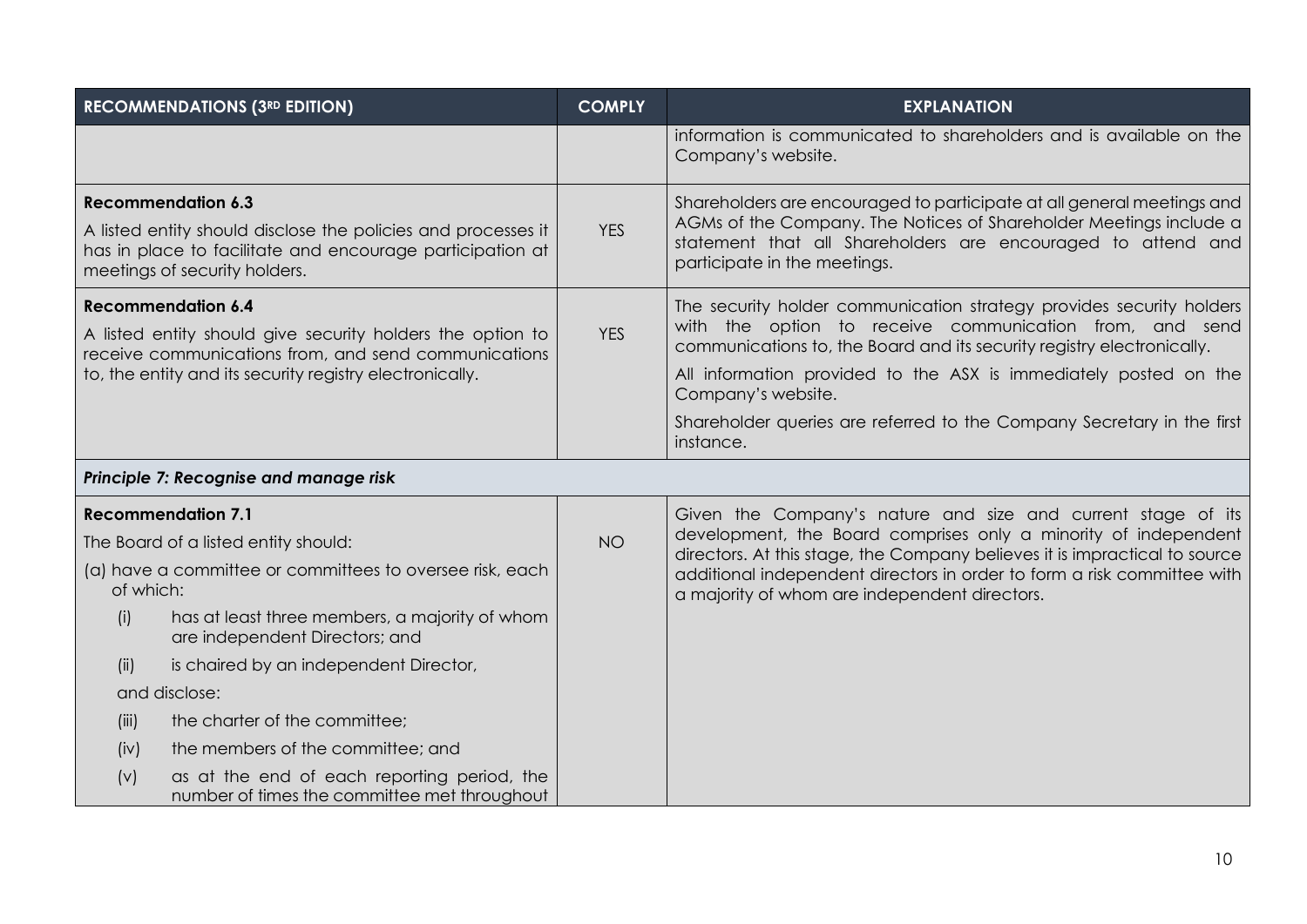| <b>RECOMMENDATIONS (3RD EDITION)</b>                                                                                                                                                                                                    | <b>COMPLY</b>    | <b>EXPLANATION</b>                                                                                                                                                                                                                                                                                                                                                                                                                                                                    |
|-----------------------------------------------------------------------------------------------------------------------------------------------------------------------------------------------------------------------------------------|------------------|---------------------------------------------------------------------------------------------------------------------------------------------------------------------------------------------------------------------------------------------------------------------------------------------------------------------------------------------------------------------------------------------------------------------------------------------------------------------------------------|
| the period and the individual attendances of<br>the members at those meetings; or                                                                                                                                                       |                  |                                                                                                                                                                                                                                                                                                                                                                                                                                                                                       |
| (b) if it does not have a risk committee or committees that<br>satisfy (a) above, disclose that fact and the process it<br>employs for overseeing the entity's risk management<br>framework.                                            |                  |                                                                                                                                                                                                                                                                                                                                                                                                                                                                                       |
| <b>Recommendation 7.2</b>                                                                                                                                                                                                               |                  | No formal risk management reviewed occurred during the financial                                                                                                                                                                                                                                                                                                                                                                                                                      |
| The Board or a committee of the Board should:                                                                                                                                                                                           | <b>NO</b>        | year. While the Company does not have a formalised risk committee<br>the Board recognises its responsibility for identifying areas of significant                                                                                                                                                                                                                                                                                                                                     |
| (a) review the entity's risk management framework with<br>management at least annually to satisfy itself that it<br>continues to be sound; and                                                                                          |                  | business risk and for ensuring that arrangements are in place for<br>adequately managing these risks. This issue is regularly reviewed at Board<br>meetings and risk management culture is encouraged amongst                                                                                                                                                                                                                                                                         |
| (b) disclose in relation to each reporting period, whether<br>such a review has taken place.                                                                                                                                            |                  | employees and contractors.                                                                                                                                                                                                                                                                                                                                                                                                                                                            |
| <b>Recommendation 7.3</b>                                                                                                                                                                                                               |                  | (a) The Board believes the Company is not of a size to justify having an                                                                                                                                                                                                                                                                                                                                                                                                              |
| A listed entity should disclose:                                                                                                                                                                                                        | <b>PARTIALLY</b> | internal audit function for efficiency purposes but will monitor the<br>need for an internal audit function as the size of the Company and                                                                                                                                                                                                                                                                                                                                            |
| (a) if it has an internal audit function, how the function is<br>structured and what role it performs; or                                                                                                                               |                  | its operations grow having regard to the size, location and<br>complexity of the Company's operations.                                                                                                                                                                                                                                                                                                                                                                                |
| (b) if it does not have an internal audit function, that fact<br>and the processes it employs for evaluating and<br>continually improving the effectiveness of its risk<br>management and internal control processes.                   |                  | The Company did not have an internal audit function for the past<br>(b)<br>financial year. The Board as a whole is ultimately responsible for<br>establishing and reviewing the Company's policies on risk profile,<br>oversight and management and satisfying itself that management<br>has developed and implemented a sound system of risk<br>management and internal control.                                                                                                     |
| <b>Recommendation 7.4</b><br>A listed entity should disclose whether it has any material<br>exposure to economic, environmental and social<br>sustainability risks and, if it does, how it manages or intends<br>to manage those risks. | <b>YES</b>       | The Company's Corporate Governance Plan states the risk<br>management policies and procedures shall include a procedure to<br>determine whether the Company has a material exposure to economic,<br>environmental and social sustainability risks and if it does, a policy to<br>manage those risks. The Board assists management to determine<br>whether the Company has any material exposure to economic,<br>environmental and social sustainability risks and, if it does, how it |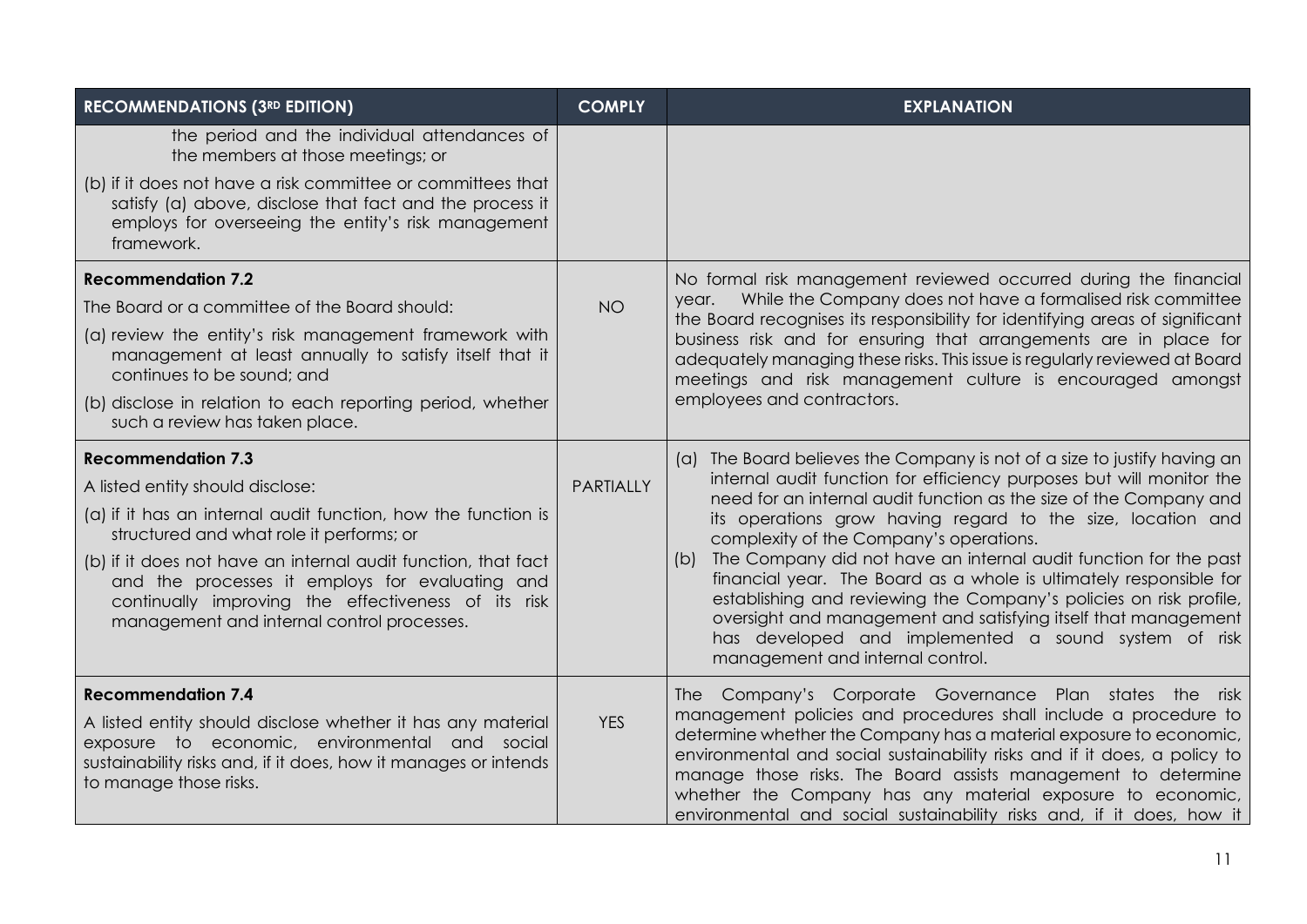|       | <b>RECOMMENDATIONS (3RD EDITION)</b>                                                                                                                                                                                                                                                                                                                                   | <b>COMPLY</b>    | <b>EXPLANATION</b>                                                                                                                                                                                         |
|-------|------------------------------------------------------------------------------------------------------------------------------------------------------------------------------------------------------------------------------------------------------------------------------------------------------------------------------------------------------------------------|------------------|------------------------------------------------------------------------------------------------------------------------------------------------------------------------------------------------------------|
|       |                                                                                                                                                                                                                                                                                                                                                                        |                  | manages or intends to manage those risks. The Company discloses this<br>information in its Annual Report and on its ASX website as part of its<br>continuous disclosure obligations.                       |
|       | Principle 8: Remunerate fairly and responsibly                                                                                                                                                                                                                                                                                                                         |                  |                                                                                                                                                                                                            |
|       | <b>Recommendation 8.1</b>                                                                                                                                                                                                                                                                                                                                              |                  | The Company does not consider it appropriate to have a sub-committee                                                                                                                                       |
|       | The Board of a listed entity should:                                                                                                                                                                                                                                                                                                                                   | <b>PARTIALLY</b> | of the Board to consider remuneration matters. Remuneration levels are<br>determined by the Board on an individual basis, the size of the Company                                                          |
|       | (a) have a remuneration committee which:                                                                                                                                                                                                                                                                                                                               |                  | individual assessment more appropriate than formal<br>making                                                                                                                                               |
| (i)   | has at least three members, a majority of whom<br>are independent Directors; and                                                                                                                                                                                                                                                                                       |                  | remuneration policies. In doing so, the Board seeks to retain professional<br>services as is required, at reasonable market rates, and seeks external                                                      |
| (ii)  | is chaired by an independent Director,                                                                                                                                                                                                                                                                                                                                 |                  | advice and market comparisons where necessary. Acting in its ordinary<br>capacity, the Board periodically carries out the process of considering                                                           |
|       | and disclose:                                                                                                                                                                                                                                                                                                                                                          |                  | and determining performance issues including the identification of                                                                                                                                         |
| (iii) | the charter of the committee;                                                                                                                                                                                                                                                                                                                                          |                  | matters that may have a material effect on the price of the Company's<br>securities. The Remuneration Charter can be found on the Company's                                                                |
| (iv)  | the members of the committee; and                                                                                                                                                                                                                                                                                                                                      |                  | website. Whenever relevant, any such matters are reported to ASX.                                                                                                                                          |
| (v)   | as at the end of each reporting period, the<br>number of times the committee met throughout<br>the period and the individual attendances of<br>the members at those meetings; or                                                                                                                                                                                       |                  |                                                                                                                                                                                                            |
|       | (b) if it does not have a remuneration committee, disclose<br>that fact and the processes it employs for setting the<br>level and composition of remuneration for Directors<br>and senior executives and ensuring that such<br>remuneration is appropriate and not excessive.                                                                                          |                  |                                                                                                                                                                                                            |
|       | <b>Recommendation 8.2</b>                                                                                                                                                                                                                                                                                                                                              |                  | The Company's Corporate Governance Plan requires the Board to                                                                                                                                              |
|       | A listed entity should separately disclose its policies and<br>practices regarding the remuneration of non-executive<br>Directors and the remuneration of executive Directors and<br>other senior executives and ensure that the different roles<br>and responsibilities of non-executive Directors compared to<br>executive Directors and other senior executives are | <b>YES</b>       | disclose its policies and practices regarding the remuneration of<br>Directors and senior executives, which is disclosed in the remuneration<br>report contained in the Company's Annual Financial Report. |